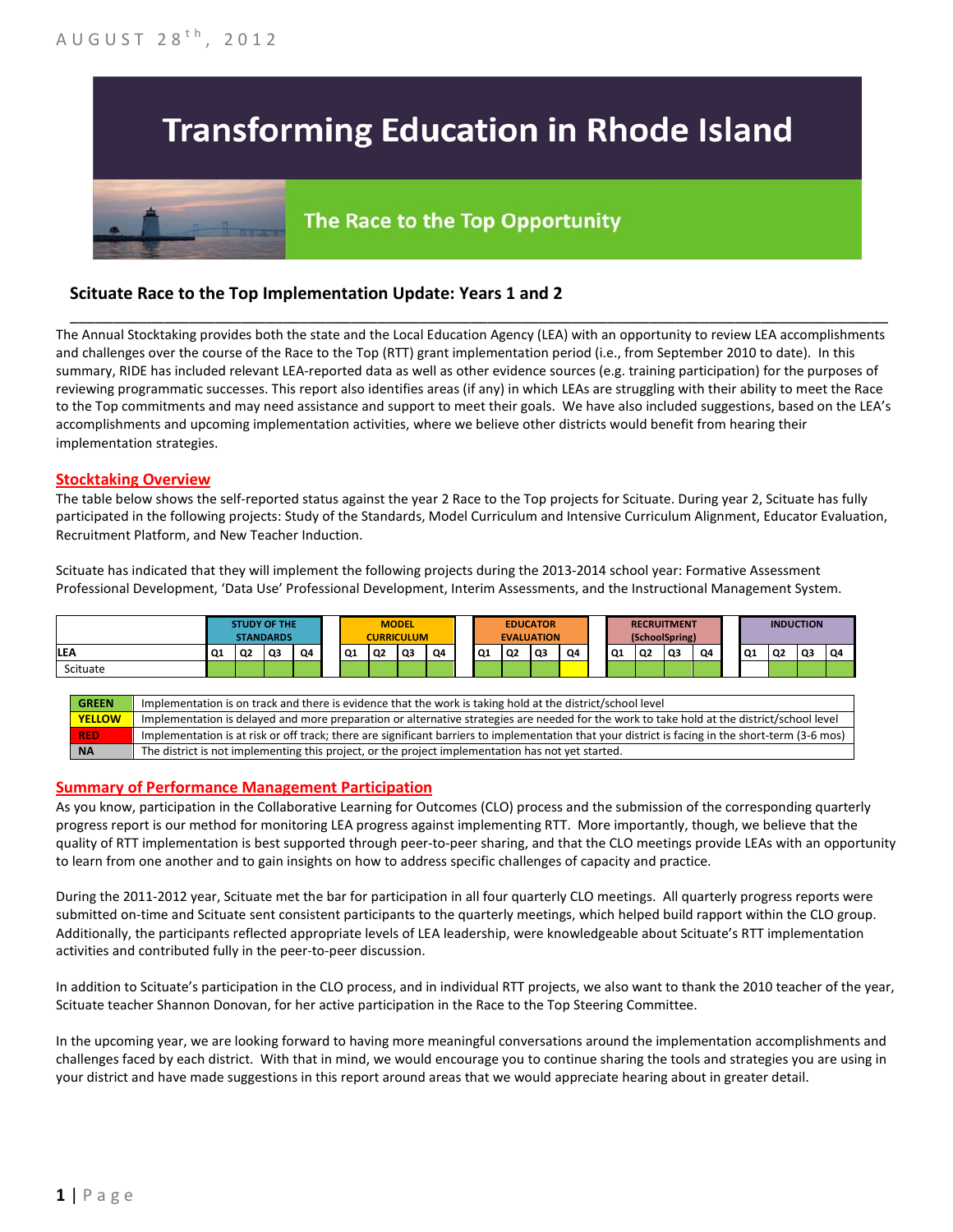#### **System of Support 1: Standards and Curriculum**

As of July 2012, Scituate is on-track against the System of Support 1 year 1 and year 2 commitments and tasks for Race to the Top, reflected in the tables below. Based on the quarterly progress reports submitted by Scituate, we have assessed the district as 'on track', 'delayed' or 'off track/at risk' on each task utilizing the criteria described on page 1 of this report.

| <b>Study of the Standards</b>                                   | Year 1:<br>SY10-11 | Year 2:<br>SY11-12       |  |
|-----------------------------------------------------------------|--------------------|--------------------------|--|
| Identify educators to participate in the Study of the Standards | $X^*$              | $\overline{\phantom{a}}$ |  |
| Specify names and invite participants                           |                    |                          |  |
| Coordinate schedule with RIDE for all participants              |                    |                          |  |
| Complete planned educator training                              | $\sqrt{ }$         | $\overline{\phantom{a}}$ |  |

*\*Please note: the 'x' in the above table represents the anticipated completion timeline set by RIDE, not when the district completed the task.*

| Intensive Curriculum Alignment and Model Curriculum Development                                                                                                                                                                                           |   |   | Year 2:<br>SY11-12 |  |
|-----------------------------------------------------------------------------------------------------------------------------------------------------------------------------------------------------------------------------------------------------------|---|---|--------------------|--|
| Develop and communicate a multi-year Transition Plan for the Common Core State Standards implementation, including clear<br>expectations for school level transition benchmarks and a plan for developing a curriculum aligned to the CCSS in grades K-12 |   |   | x                  |  |
| Identify opportunities for educators to work collaboratively to deepen understanding of CCSS (e.g. Common Planning Time, grade<br>level team, department meetings, faculty meetings)                                                                      |   | X | x                  |  |
| Conduct analyses of each core curricula to ensure that each is aligned to standards, guaranteed and viable                                                                                                                                                | x |   |                    |  |
| ldentify which, if any, curriculum development is needed as well as the method by which curriculum will be developed (i.e. Model<br>Curriculum with the Charles A. Dana Center, through an LEA cohort, or individually)                                   |   |   |                    |  |
| Create implementation plan, including the identification of aligned resources, to support roll out of new curricula                                                                                                                                       |   | x | x                  |  |
| Develop curriculum aligned to the Common Core State Standards, including participation in Dana Center curriculum writing and<br>leadership sessions (if applicable)                                                                                       |   | X | x                  |  |

As noted in Scituate's quarterly progress reports, the district distributed the Study of the Standards guidebooks to all educators and sent their core teacher leaders to the Study of the Standards training sessions which met their RTT goals (i.e. 4 per building). Additionally, in order to increase teacher understanding of the Common Core State Standards (CCSS), the district offered a half-day professional development session for all educators.

Scituate has made significant progress against implementing a guaranteed and viable curriculum aligned to the new Common Core State Standards. For the past two years, the district has worked with East Bay Education Collaborative to conduct a gap analysis of their current science curriculum for grades K-8, and then to revise and review the curriculum. This included a deeper dive into district NECAP test scores and the creation of common tasks. Similarly, the district has contracted with Dunn Highlander to better align their math curriculum to the CCSS. The district created common assessments and resources to support the district's transition to the common core. Finally, the district has continued their writing and literacy work with Dunn Highlander, and plans to utilize that partnership when developing an ELA curriculum.

In their quarterly progress reports, Scituate noted that they have encountered the following challenges around this work:

- Lost instructional time
- Funding to support curriculum development
- Sustainability of curriculum development work after the RTT grant period

To prepare districts for the transition to the common core, RIDE has created supplemental professional development and resources focused on topics such as text complexity, developing text-dependent questions, and deepening understanding of the mathematics standards. We would encourage the district to consider utilizing these resources as needed.

In the upcoming year, we hope that Scituate will take the opportunity to share the curriculum materials you are developing with your fellow CLO colleagues, or with all districts through the Instructional Improvement System (IMS). We look forward to hearing about your progress working collaboratively with the other districts, and on new in-district initiatives, as well as the successes and challenges you encountered along the way, as you (and all districts) begin planning for next steps following the common core state standards alignment.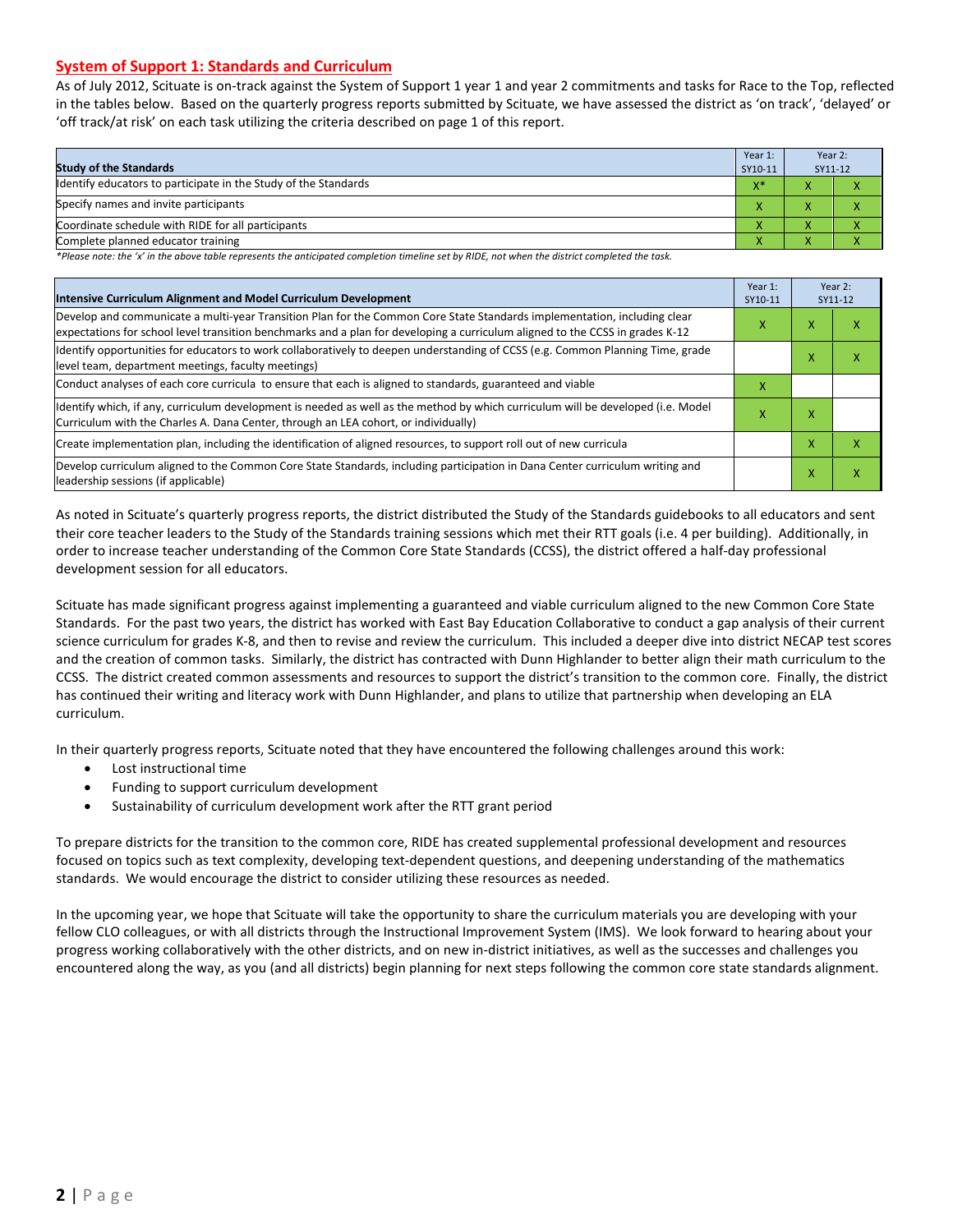#### **System of Support 2: Instructional Improvement Systems**

As of July 2012, Scituate is on-track against the System of Supports 2 year 1 and 2 commitments and tasks for Race to the Top.

Thus far, Scituate has reported that they intend to implement the Formative Assessment online professional development modules, Interim Assessments and 'Data Use' professional development series in the 2013-2014 school year. The district has not yet indicated their timeline for implementation of the Instructional Management System.

RIDE would like to remind the district that several crucial steps must be taken before the district can implement any of the RTT data systems (including the EPSS and IMS). Additionally, some functionality in the Instructional Management System is dependent upon the timely submission of Teacher-Course-Student data. For questions or concerns, contact [helpdesk@RIDE.ri.gov](mailto:helpdesk@RIDE.ri.gov)

In the upcoming CLO sessions, we look forward to hearing about the successes and challenges that Scituate has encountered while implementing these systems, as well as the district's progress around building teacher engagement in the various IMS tools and resources.

| <b>Formative Assessment Online Professional Development Modules</b>                                                                                                                                      | Year 1:<br>SY10-11 | Year 2:<br>SY11-12 |
|----------------------------------------------------------------------------------------------------------------------------------------------------------------------------------------------------------|--------------------|--------------------|
| Create multivear plan for implementation of formative assessment PD modules, including the process and timelines by which all<br>educators will participate in the formative assessment training modules |                    |                    |
| ldentify facilitators who will support the implementation of formative assessment practices in daily instruction                                                                                         |                    |                    |

| <b>Instructional Management System (IMS)</b>                                                                                                                                                                                           | Year 1:<br>SY10-11                            |   | Year 2:<br>SY11-12 |
|----------------------------------------------------------------------------------------------------------------------------------------------------------------------------------------------------------------------------------------|-----------------------------------------------|---|--------------------|
| Designate an LEA data steward to support decision making around data collections and systems implementation and to provide input<br>and feedback on data initiatives through designated representatives                                | Identify<br><b>LEA Data</b><br><b>Steward</b> | X | x                  |
| Maintain data quality standards of local student information systems and upload local assessment data and program information as<br>required by RIDE in a timely manner                                                                |                                               |   |                    |
| Review the RIDE IMS Training Plan and develop a multiyear training and implementation plan to provide all educators with access<br>and training on the system                                                                          |                                               |   | x                  |
| Based on IMS Training Plan guidance, register and attend training for Administrative Users (i.e. users who will maintain and configure<br>both the Primary IMS and RtI Module) and LEA Trainers (i.e. staff to be trained as trainers) |                                               |   |                    |
| Following RIDE training, LEA Administrative Users and LEA Trainers configure the IMS for educator use and to provide end users with<br>access and training needed to utilize the IMS for daily activities                              |                                               |   | $\lambda$          |

| 'Data Use' Professional Development                                                                                                                                                                                                                                                     | Year 1:<br>SY10-11 |  | Year 2:<br>SY11-12 |
|-----------------------------------------------------------------------------------------------------------------------------------------------------------------------------------------------------------------------------------------------------------------------------------------|--------------------|--|--------------------|
| Complete a needs assessment survey indicating the use of and collaboration around data within schools and across the LEA                                                                                                                                                                |                    |  | v                  |
| Based on RIDE implementation plan, determine the timing (i.e. Year 1, Year 2, or staggered across Year 1 and Year 2) of LEA<br>participation in 'Data Use' Professional Development and provide RIDE with the schools that will participate in Year 1 and/or Year 2<br>training cohorts |                    |  | x                  |
| In coordination with RIDE, select 'Data Use' training dates for each cohort of schools, as applicable                                                                                                                                                                                   |                    |  | Year 1             |
| Identify and provide RIDE with the leadership team members from each school who will participate in the Year 1 and/or Year 2<br>training cohorts, as applicable                                                                                                                         |                    |  | Year 1             |

*\* Please note that, for this project, 'year 1' refers to cohort 1 taking place during the 2012-2013 school year, and 'year 2' refers to cohort 2 taking place during the 2013-2014 school year.*

| <b>Interim Assessments</b>                                                                                                                                                              | Year 1:<br>SY10-11 | Year 2:<br>SY11-12 |
|-----------------------------------------------------------------------------------------------------------------------------------------------------------------------------------------|--------------------|--------------------|
| Identify method by which all educators will have access to interim assessments                                                                                                          |                    |                    |
| Develop timeline for training of all educators in the use of interim assessments utilizing train-the-trainer model                                                                      |                    |                    |
| Develop protocols or expectations regarding the use of interim assessment to inform instruction including timelines for<br>administration and process for scoring and reporting results |                    |                    |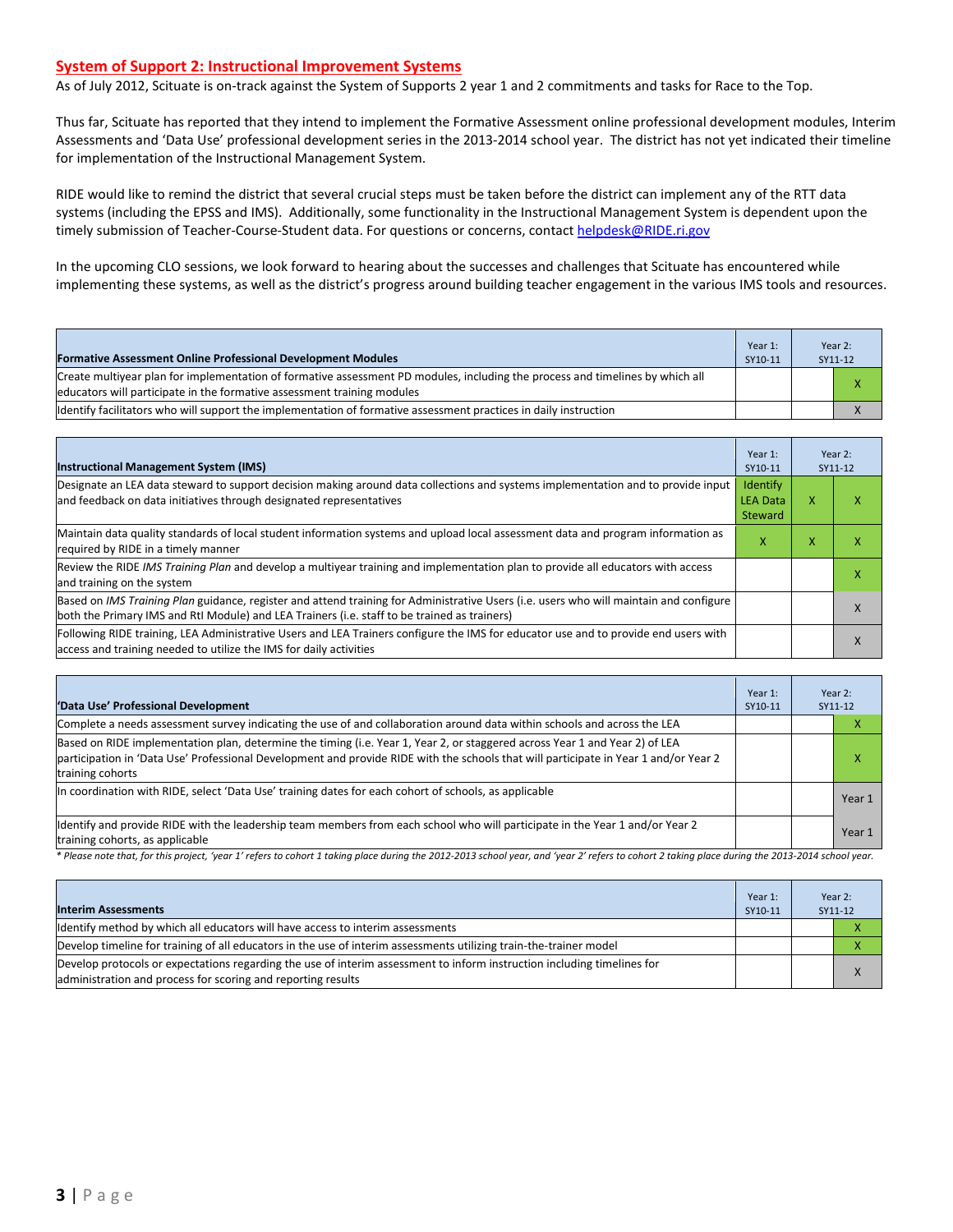#### **System of Support 3: Educator Effectiveness**

As of July 2012, Scituate is on-track against the System of Support 3 year 1 and 2 commitments and tasks for Race to the Top.

| <b>Educator Evaluation</b>                                                                                                                                                                            |   |   | Year 2:<br>SY11-12 |
|-------------------------------------------------------------------------------------------------------------------------------------------------------------------------------------------------------|---|---|--------------------|
| Participate in educator evaluation model design, development and refinement feedback opportunities.                                                                                                   | x | X | x                  |
| Identify District Evaluation Committee members, responsible for monitoring the implementation of the system and providing<br>recommendations to LEA leadership teams.                                 |   |   | x                  |
| Participate in field testing to support RI Model development                                                                                                                                          | X |   |                    |
| Identify individuals who will serve as primary and, if applicable, secondary/complementary evaluators                                                                                                 | X |   | x                  |
| Send all required evaluators to RIDE-provided evaluator training on model; Send evaluators and system administrators to training on<br>the Educator Performance Support System (EPSS) data system     | X | X | X                  |
| Examine LEA Policies and Contracts for Challenges; where applicable, consider memorandums of understanding or contract renewal<br>language which will support district implementation of evaluations. | X | X | X                  |
| Create a plan for the appropriate use of funds to support implementation of educator evaluation system.                                                                                               |   |   | x                  |
| Complete required RI Model components of educators and building administrator evaluations.                                                                                                            |   |   | X                  |
| Submit evaluation data and documentation (e.g. component and summative level ratings, verified rosters); provide other requested<br>linformation to support RIDE research and system improvement.     |   |   | X                  |

Based on their quarterly progress reports, Scituate has implemented all components of the Rhode Island Model for teacher and building administrator evaluations and submitted final summative evaluation ratings to RIDE. Scituate created a District Evaluation Committee (comprised of teachers, support personnel, principals, central office staff, and union reps) which has been submitted to RIDE.

To support teacher understanding of the evaluation process, Scituate held a district-wide professional development session focused on the evaluation process in October 2011. To support implementation of the evaluation system, the Evaluation Committee team, along with district administration, approved an agreement document that will help with the heavy lift associated with this work. Additionally, the team met monthly with union leadership, which also helped with implementation across the district.

Scituate attended all evaluation training modules offered by RIDE during the 2011-2012 school year. Currently, participants from the district have attended the summer training. We want to remind the district that all personnel responsible for evaluating teachers and building administrators must attend Academy training during summer 2012, as well as two half-days of additional professional development taking place over the 2012-2013 school year and online observation practice; personnel responsible for evaluating both teachers and building administrators (e.g., a principal who evaluates teachers and an assistant principal) are only required to attend the *Academy for Personnel Evaluating Teachers*.

In their quarterly progress report, Scituate noted that they have encountered the following challenges around this work:

- Principal capacity to run their buildings effectively while also attending training and completing the evaluation process
- The evaluation model is cumbersome. The edition II changes will help, but additional revisions are needed to make it userfriendly.

RIDE has appreciated Scituate's collaboration and thought partnership around the development and refinement of educator evaluation processes. During the upcoming CLO meetings, RIDE would encourage Scituate to share the structures and processes they put in place to support the evaluation process.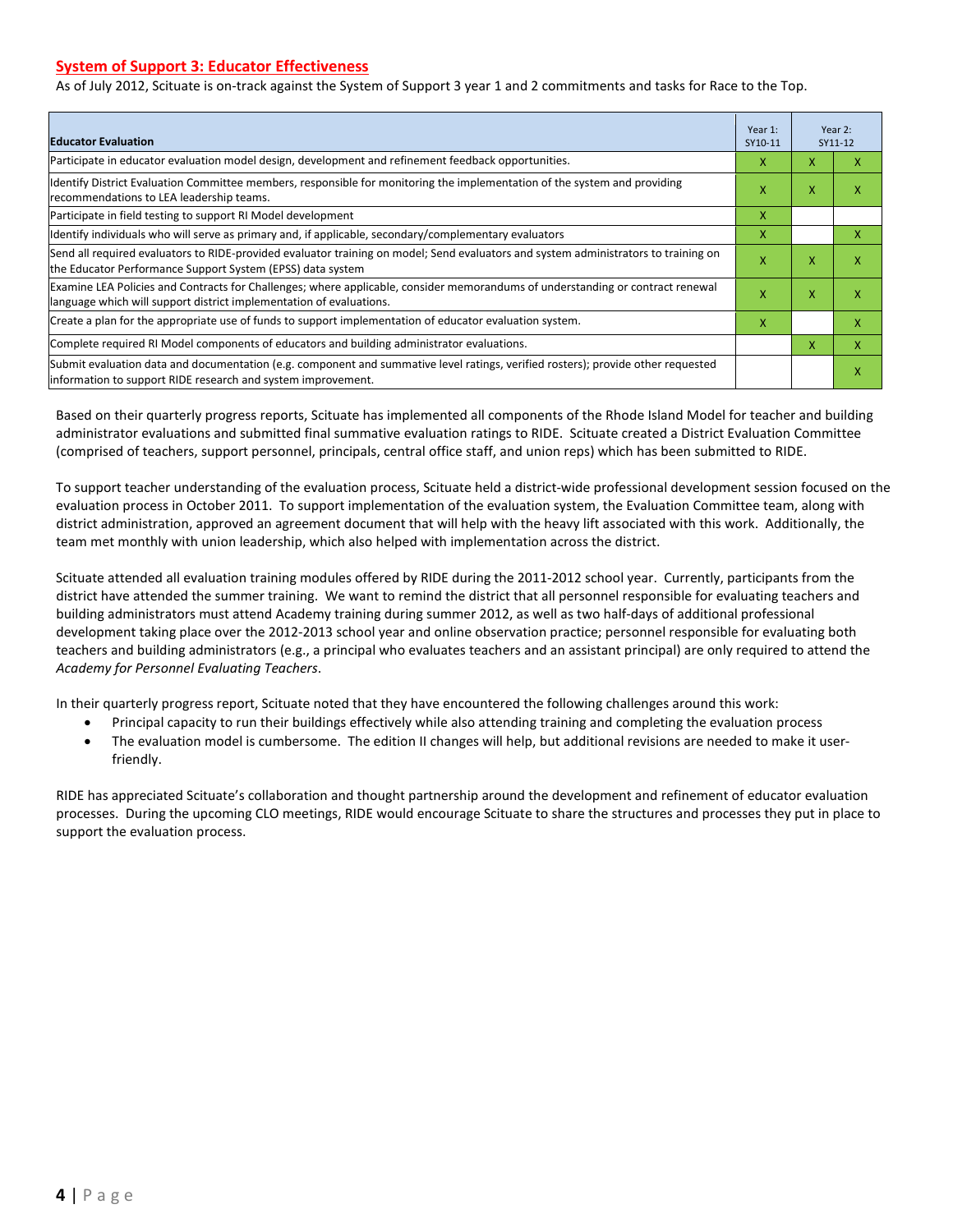#### **System of Support 4: Human Capital Development**

As of July 2012, Scituate is on-track against the System of Support 4 year 1 and 2 commitments and tasks for Race to the Top.

|                                                                                              | Year 1: | Year 2: |
|----------------------------------------------------------------------------------------------|---------|---------|
| <b>Recruitment (SchoolSpring)</b>                                                            | SY10-11 | SY11-12 |
| Provide RIDE with feedback on the desired functionality of a state-wide recruitment platform |         |         |
| Attend orientation sessions with selected vendor and train relevant personnel as needed      |         |         |
| [Post open positions using the state-wide Recruitment Platform (SchoolSpring)                |         |         |

| <b>Beginning Teacher Induction</b>                                                                                                                                            | Year 1:<br>SY10-11 |   | Year 2:<br>SY11-12 |
|-------------------------------------------------------------------------------------------------------------------------------------------------------------------------------|--------------------|---|--------------------|
| Provide RIDE with feedback around the proposed design of the Induction Coach program                                                                                          | x                  |   |                    |
| If applicable, recommend potential Induction Coaches to RIDE                                                                                                                  |                    |   |                    |
| Review and revise hiring policies, timelines and processes in order to support appropriate and timely projections for anticipated hires<br>requiring induction coach services |                    |   |                    |
| Provide RIDE with list of beginning teachers who will receive Induction Coach support in a timely manner in order to ensure that all<br>beginning teachers have coaching      |                    |   |                    |
| Participate in RIDE-provided information opportunities in order to learn about induction coach program                                                                        | л                  | v |                    |

In preparation for the 2012-2013 school year, Scituate continued their utilization of the SchoolSpring recruitment platform to recruit for open positions. Additionally, the district had 6 beginning teachers that were supported by both RIDE Induction Coaches as well as the district's own mentorship model.

RIDE wants to commend Scituate on their work to create effective human capital policies, such as the district transfer language which supports putting the most highly qualified teacher in a position over those with more seniority. The district's collaboration with the NEA on this during the 2010-2011 school year made for a smooth transition of the policy, and ultimately quick approval by the school committee in May 2011. We appreciate that the district shared this with RIDE, and hope that other districts will find it helpful.

In the upcoming CLO sessions, RIDE looks forward to engaging in a deeper conversation around the revisions that Scituate and other LEAs have made to their hiring policies, timelines and processes in order to support broader human capital initiatives including recruitment of highly qualified and diverse candidates and providing data-driven induction support to beginning teachers.